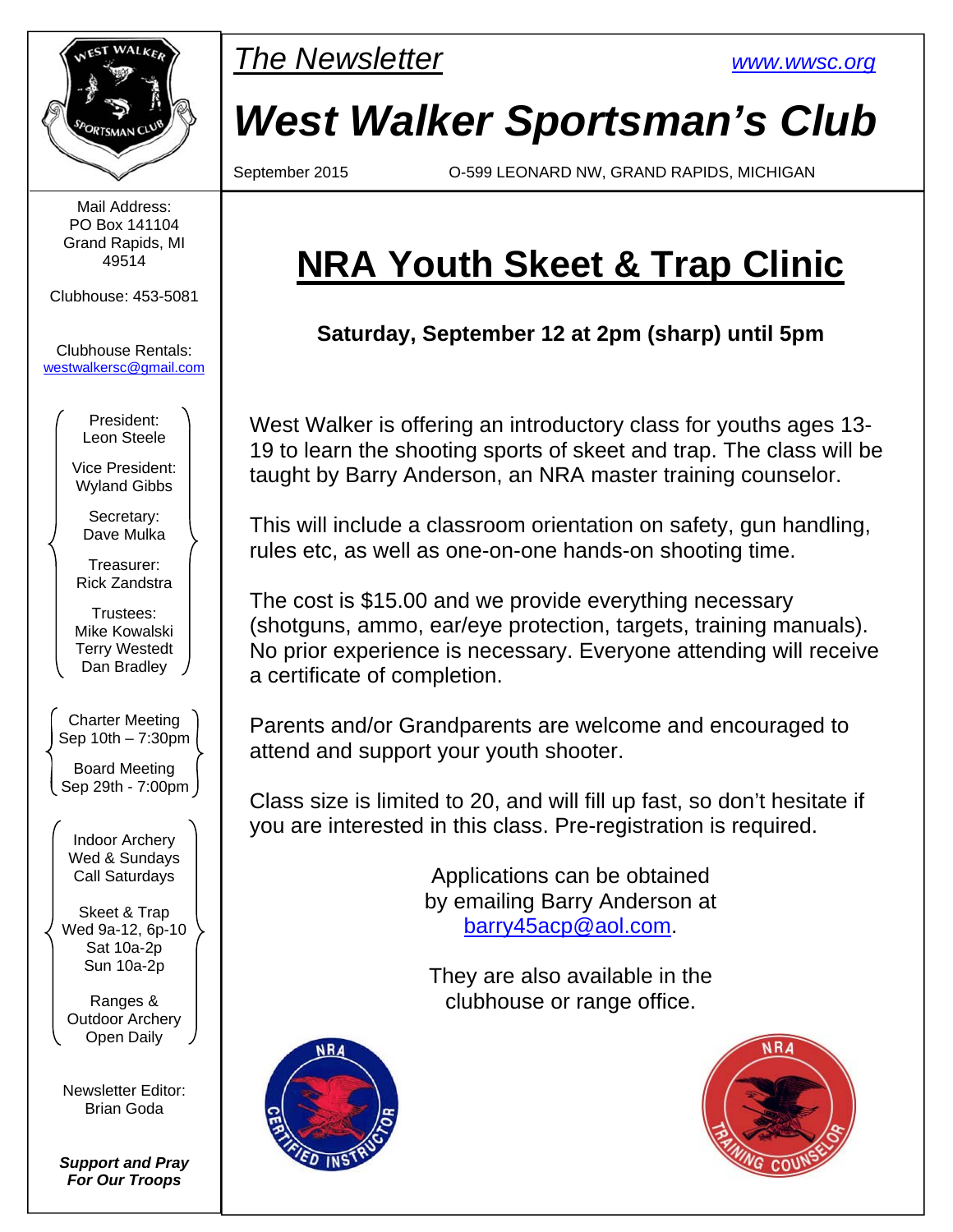



### **September 26, 2015**

Squads start at 10:00 am Sharp \$40.00 Entry Fee





25- **5 Stand** 25- **Skeet** 25- **Skeet Doubles** 25- **Wobble Trap** 25- **Trap (Must shoot all events)**



**\$125.00 -** High Overall **\$50.00 -** 1st Place each event **\*\*Based on 15 Shooter Minimum\*\* Less than 15 Shooters– Prize money will be adjusted at the discretion of the shooting committee!**

> Ties in each event will split the pot. Ties for High Overall– Most consecutive breaks. HOA- NOT eligible for Individual event Prize money.



# **\*\*\*Elk and Venison Chili\*\*\***

\* Free Chili \* \*Free Coffee and Donuts in the morning!\* \* **(For Chili 125 Shooters) \***

\* Results will be posted online at: www.WWSC.org and in the October 2015 newsletter.

\*

\* **Contact**: Fred Nabkey fnabkey@msn.com

616.340.3223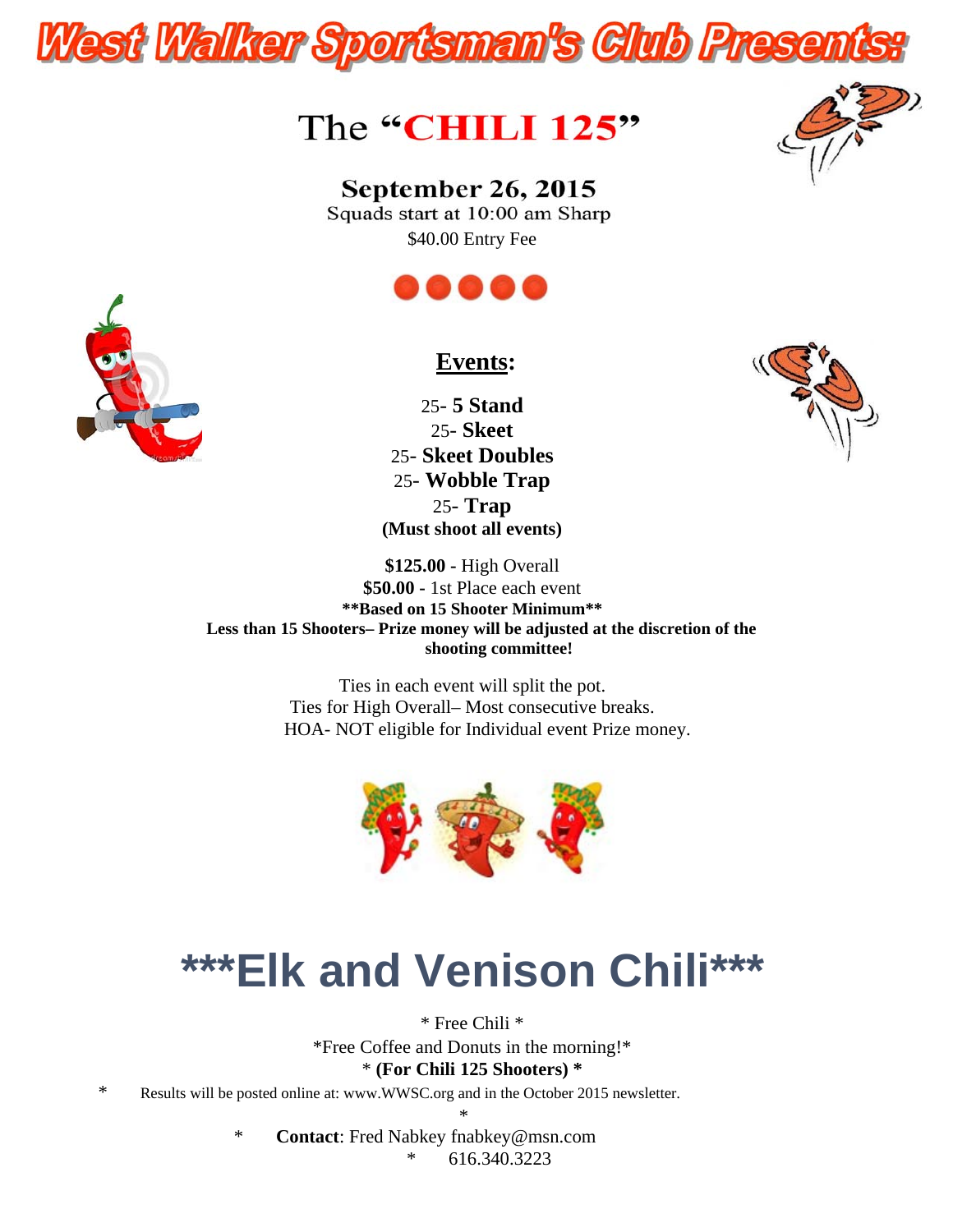#### **Gun Safes**

Walk – In Vault Doors Fort Knox – American Security – Graffunder

### **HOOGERHYDE SAFE**

1033 Leonard St NW, Grand Rapids, MI 49504 **Phone: (616) 458-6365** Fax: (616) 485-2554

### **SK FULL DRAW 3-D ARCHERY RANGE**

10751 12th Ave., Grand Rapids, MI 49534 Phone: **(616) 791-7970** 

**Open 7 Days Stan Kurek**<br>
Dawn to Dusk **Stan Kurek**<br>
WWSC Men

WWSC Member

#### **September Range Hours**

Mon – Sat: 9:00am – 7:45pm Sundays: 9:00am – 7:30pm

#### **Sep 16 – 31**

Mon – Sat: 10:00am – 7:45pm Sundays: 10:00am – 7:30pm Link for range hours: http://www.wwsc.org/rangehours.shtml Link for range rules: http://www.wwsc.org/img/ranges/Ra

## Charter Appreciation Day at West Walker Sportsman's Club









**2015 Big Gun Raffle**

| <b>Jan 27</b> | Glock G21Gen 4 or G30S in .45 cal            | Rod Cotts #92           |
|---------------|----------------------------------------------|-------------------------|
| Feb 24        | Savage B-mag 17WSM                           | <b>Mark Crauss #242</b> |
| <b>Mar 31</b> | Ruger LC9 Model 3200 9mm                     | John Hawkins #102       |
| Apr 28        | <b>Ruger 10/22 Distributor Exclusive</b>     | Kelvin Sikkema #266     |
| <b>May 26</b> | <b>S&amp;W M&amp;P Shield, 9mm</b>           | Tom Stoops #185         |
| <b>Jun 30</b> | Marlin 60 (.22lr) AND Savage Rascal (.22lr)  | Dylan Stark #87         |
| <b>Jul 28</b> | S&W Model 642 .38cal                         | Doug Warren #215        |
| <b>Aug 25</b> | Ruger American Centerfire std or youth cal.  | Tom May #200            |
| Sep 29        | Glock 42 .380 Cal Semi-auto                  |                         |
| <b>Oct 27</b> | Savage 11/111 Trophy Hunter XP w/Nikon scope |                         |
| <b>Nov 24</b> | Springfield XD 3", .40Cal w/night sights     |                         |
| <b>Dec 29</b> | Beretta A300 Outlander Camo Max4 12ga.       |                         |
|               |                                              |                         |

**Sep 1 – 15**